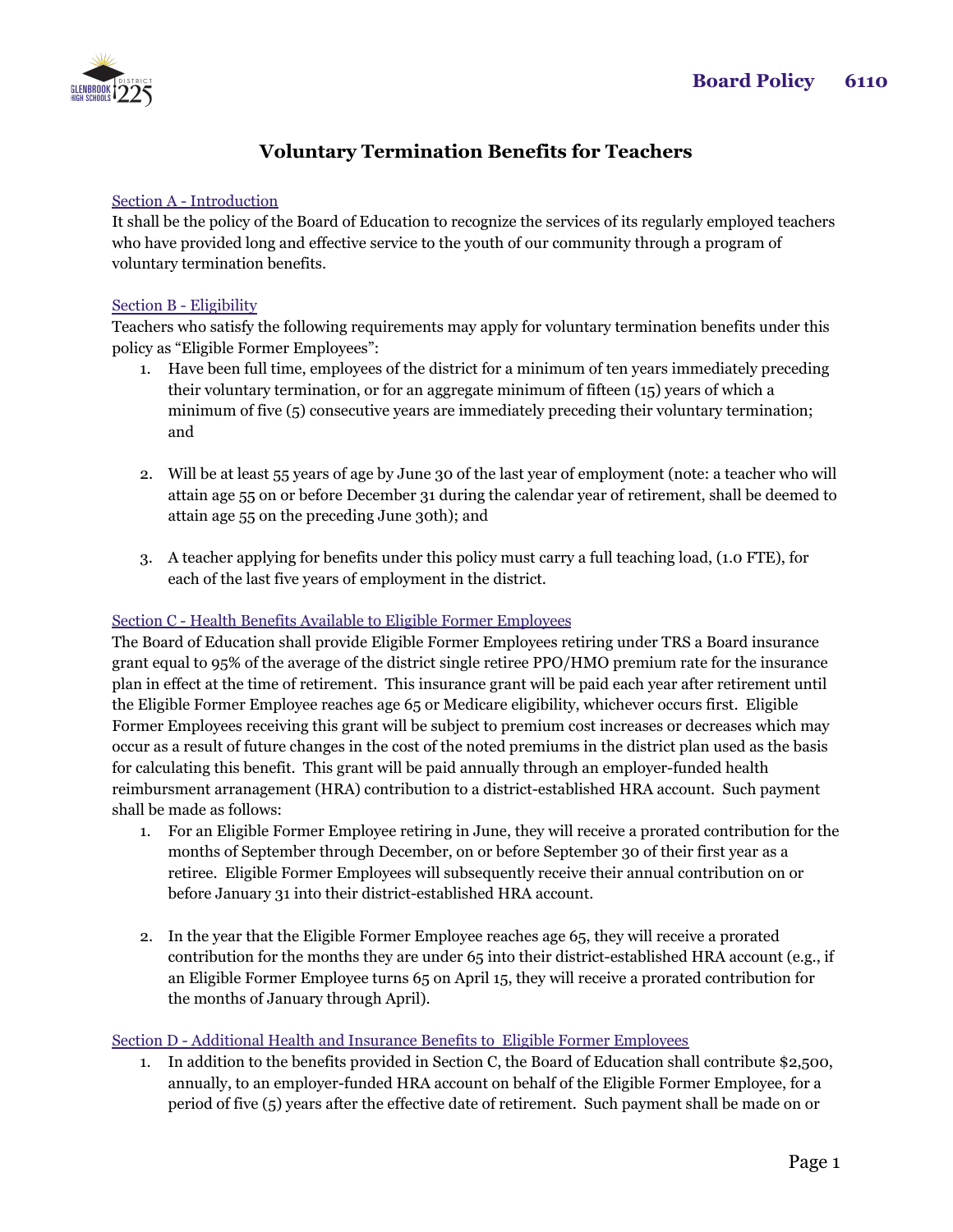

before January 31, deposited into their district-established HRA account.

- 2. The Board of Education shall provide Eligible Former Employees with \$10,000 of term life insurance until the Eligible Former Employee reaches age 65 or the age of Medicare eligibility, whichever shall occur first. The term life insurance shall be provided by the Board at no cost to the Eligible Former Employee.
- 3. The Eligible Former Employees shall be allowed to convert any term life insurance, bought or provided for by the district, and carried, on their last date of employment, to any alternative policy approved by the insurance carrier. After such conversion, Eligible Former Employees shall be responsible for full payment of any premium.
- 4. Eligible Former Employees shall be allowed to continue to participate, at no cost, in the Employee Assistance Program provided by the Board for regularly employed teachers.

## Section E - Salary Benefits Available to Eligible Employees

- 1. Teachers submitting their notice of intent to retire will be entitled up to a maximum of four (4) salary increases of six percent (6%) each for each year prior to the effective date of retirement.
- 2. All requests for participation under this Section must be submitted in writing to the Assistant Superintendent for Human Resources as early as April 1 in advance of the first year for which the teacher is seeking the salary enhancement described in paragraph 1 of this section, or as late as prior to April 1 within the first year for which the teacher is seeking the salary enhancement described in paragraph 1 of this section. The request shall include a copy of the teacher's latest Personal Statement of Benefits from TRS.
- 3. Participation in the benefits under this policy is dependent on unconditional and irrevocable resignation of the teacher who enters into a one, two, three, or four-year salary agreement with the Board of Education. Any employee who does not fulfill their agreement's timeline for whatever reason shall be ineligible for any of the benefits contained in this policy.
- 4. The 6% increase described in Paragraph 1 of this section shall be in lieu of any salary increase, which the teacher would otherwise receive.
- 5. Salary payments described in Paragraph 1 of this section shall be defined as contractual salaries paid for the performance of duties as a teacher. The salaries shall not include any stipends or any other payment of any type whatsoever.
- 6. During the teacher's last four years of employment, they shall not receive any stipends or other payments, of any type, that would result in exceeding the State maximum salary increase of 6%. Any employee who incurs a State maximum salary penalty shall be ineligible for any benefits contained in this policy.

### Section F – Miscellaneous Provisions

1. For purposes of this Policy, the school year shall begin on July l and end on June 30.